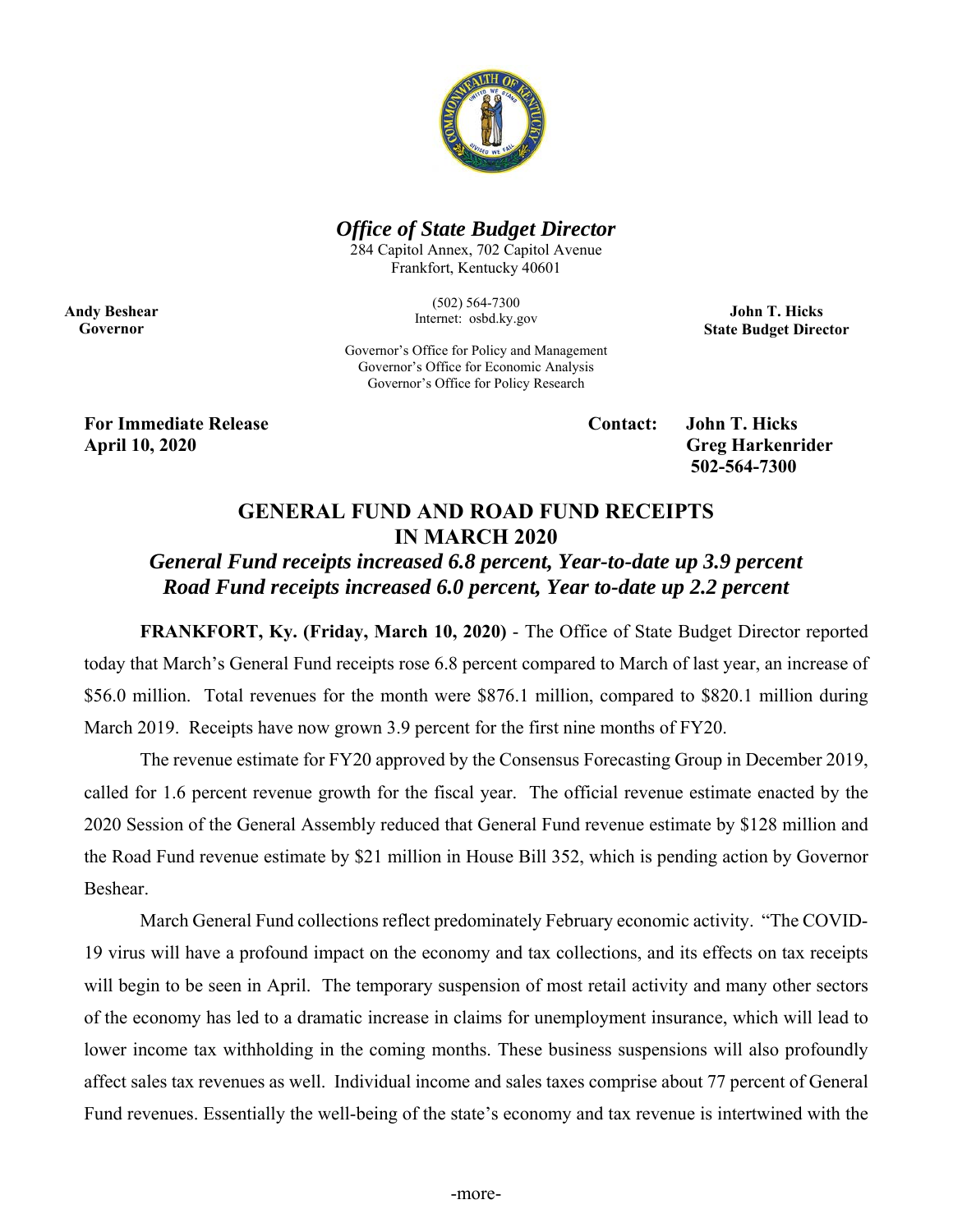course of the COVID-19 pandemic, so the upcoming downturn in revenue collections will not abate until the public health crisis improves."

Among the major accounts:

- Sales and use tax receipts increased 5.0 percent for the month and have grown 6.7 percent yearto-date.
- Corporation income tax receipts fell 65.4 percent as both estimated tax payments and payments with returns fell. For the year, collections have decreased 28.8 percent.
- Individual income tax collections rose 25.8 percent in March. The increase is primarily due to a lower number of refunds issued and a smaller average refund amount. The number of filings processed through March was similar to last year. Withholding collections increased by 3.1 percent in March. Total individual income tax collections have grown 5.2 percent through the first nine months of FY20.
- Property tax collections rose 32.2 percent for the month and have grown 3.5 percent year-todate. The surge in March receipts was largely due to public service payments.
- Cigarette tax receipts grew 52.5 percent, due to several wholesalers increasing their stamp purchase quantities in reaction to immediate demand and to prepare for potential supply contingencies, and have increased 2.8 percent year-to-date.
- Coal severance tax collections fell sharply again in March with collections of \$4.7 million. Collections have decreased 27.0 percent through the first nine months of the fiscal year.

Road Fund receipts grew 6.0 percent in March 2020. Receipts for the month were \$127.3 million, \$7.2 million more than last March. Through the first nine months of FY20, receipts have increased 2.2 percent. The Road Fund receipts for March also do not yet reflect the impact of lower economic activity related to the COVID-19 virus. April receipts will begin to reflect its impact. Among the accounts, motor fuels rose 3.4 percent, motor vehicle usage revenue increased 7.9 percent, and license and privilege receipts grew 13.4 percent.

-30-

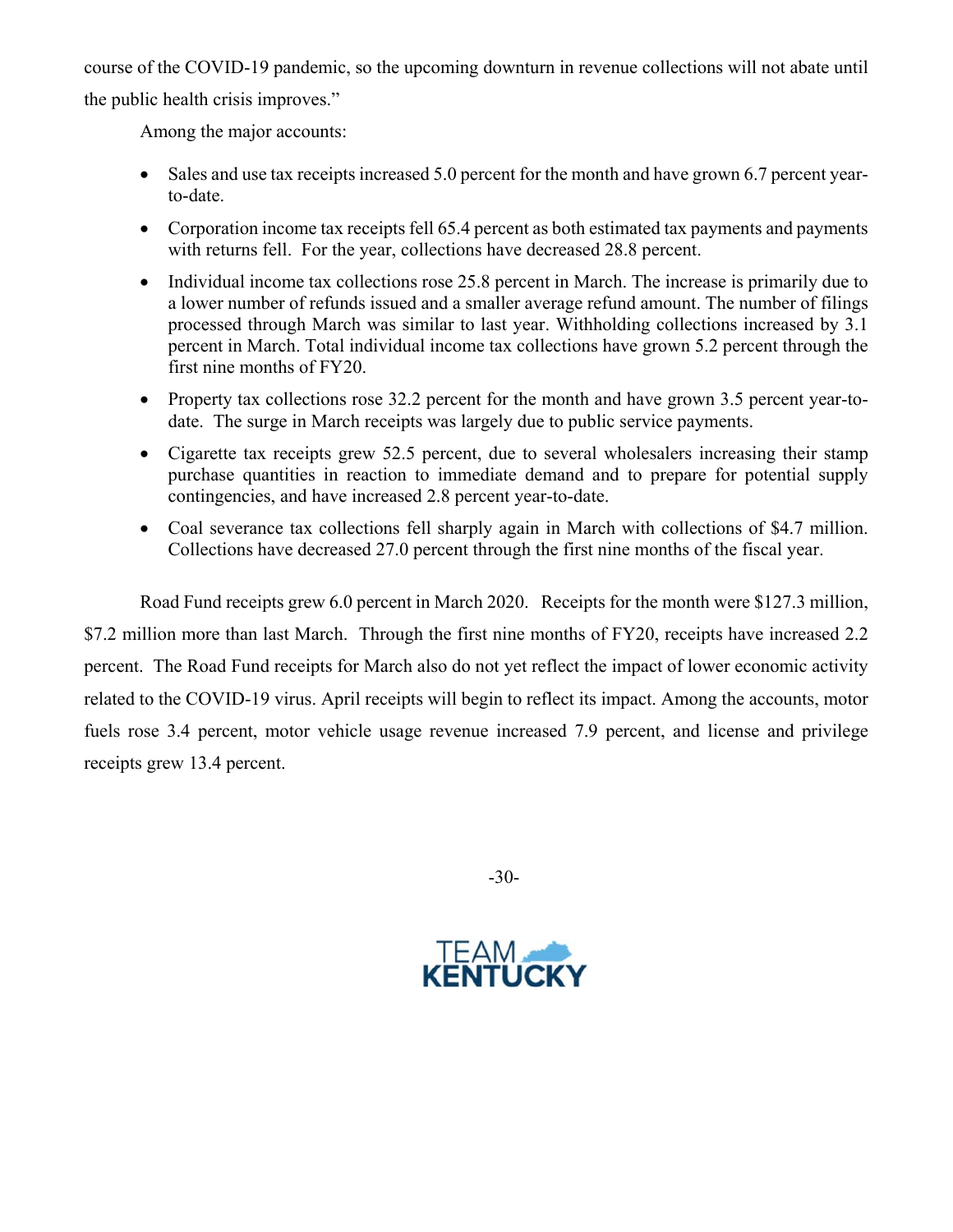#### **KENTUCKY STATE GOVERNMENT REVENUE 1. GENERAL FUND REVENUE**

|                                                                             | <b>MARCH</b>        | <b>MARCH</b>        |                       |                          | <b>JULY THROUGH MARCH</b> |              |
|-----------------------------------------------------------------------------|---------------------|---------------------|-----------------------|--------------------------|---------------------------|--------------|
|                                                                             | 2020                | 2019                | % Change              | FY 2020                  | FY 2019                   | % Change     |
| <b>TOTAL GENERAL FUND</b>                                                   | \$876,147,493       | \$820,076,440       | $6.8\%$               | \$8,518,334,909          | \$8,201,199,038           | $3.9\%$      |
| <b>Tax Receipts</b>                                                         | \$852,054,770       | \$794,152,645       | 7.3%                  | \$8,233,015,124          | \$7,929,426,090           | $3.8\%$      |
| <b>Sales and Gross Receipts</b>                                             | \$380,043,891       | \$358,231,306       | 6.1%                  | \$3,666,816,639          | \$3,461,818,897           | $5.9\%$      |
| <b>Beer Consumption</b>                                                     | 469,676             | 436,830             | $7.5\%$               | 4,634,541                | 4,372,074                 | 6.0%         |
| <b>Beer Wholesale</b>                                                       | 3,808,490           | 3,717,617           | 2.4%                  | 45.788.725               | 42,376,185                | 8.1%         |
| Cigarette                                                                   | 40,197,868          | 26,362,608          | 52.5%                 | 267,966,387              | 260,725,641               | 2.8%         |
| <b>Distilled Spirits Case Sales</b><br><b>Distilled Spirits Consumption</b> | 12,286<br>1,081,972 | 11,094<br>1,009,197 | 10.7%<br>7.2%         | 132,295<br>11,634,210    | 120,852<br>10,929,370     | 9.5%<br>6.4% |
| <b>Distilled Spirits Wholesale</b>                                          | 3,627,839           | 3,220,740           | 12.6%                 | 39,846,325               | 36,107,867                | 10.4%        |
| <b>Insurance Premium</b>                                                    | 20,537,454          | 29,829,988          | $-31.2%$              | 112,964,611              | 110,597,693               | 2.1%         |
| Pari-Mutuel                                                                 | 1,911,142           | 1,629,719           | 17.3%                 | 14,874,930               | 9,321,728                 | 59.6%        |
| Race Track Admission                                                        | 0                   | 0                   | ---                   | 143,685                  | 153,276                   | $-6.3%$      |
| Sales and Use                                                               | 298,750,075         | 284.412.927         | 5.0%                  | 3,086,554,887            | 2,891,652,946             | 6.7%         |
| <b>Wine Consumption</b>                                                     | 258,504             | 234,230             | 10.4%                 | 2,381,356                | 2,386,194                 | $-0.2%$      |
| Wine Wholesale                                                              | 1,399,090           | 1,238,983           | 12.9%                 | 13,194,183               | 13,067,179                | 1.0%         |
| Telecommunications Tax                                                      | 6,282,891           | 4,493,986           | 39.8%                 | 50,332,980               | 42,162,408                | 19.4%        |
| <b>Other Tobacco Products</b>                                               | 1,703,360           | 1,612,144           | 5.7%                  | 16,320,610               | 16,585,706                | $-1.6%$      |
| Floor Stock Tax                                                             | 3,244               | 21,242              | $-84.7%$              | 46,915                   | 21,259,778                | $-99.8%$     |
| License and Privilege                                                       | \$109,083,344       | \$105,849,205       | 3.1%                  | \$123,955,165            | \$118,544,545             | 4.6%         |
| Alc. Bev. License Suspension                                                | 25,000              | 13,500              | 85.2%                 | 232,750                  | 238,757                   | $-2.5%$      |
| <b>Corporation License</b>                                                  | 65                  | 477                 | $-86.4%$              | 37,653                   | 61,256                    | $-38.5%$     |
| <b>Corporation Organization</b>                                             | 0                   | 204,047             | $-100.0%$             | 56,332                   | 311,087                   | $-81.9%$     |
| Occupational Licenses                                                       | (6, 212)            | 17,479              | ---                   | 101,981                  | 89,701                    | 13.7%        |
| Race Track License                                                          | 0                   | 0                   | ---                   | 242,717                  | 218,375                   | 11.1%        |
| <b>Bank Franchise Tax</b>                                                   | 108,730,887         | 105,558,847         | 3.0%                  | 122, 101, 983            | 117,116,261               | 4.3%         |
| <b>Driver License Fees</b>                                                  | 333,604             | 54.854              | 508.2%                | 1,181,748                | 509,110                   | 132.1%       |
| <b>Natural Resources</b>                                                    | \$6,268,083         | \$12,251,970        | -48.8%                | \$70,718,261             | \$92,516,406              | $-23.6%$     |
| <b>Coal Severance</b>                                                       | 4,678,539           | 9,427,169           | $-50.4%$              | 48,140,127               | 65,912,996                | $-27.0\%$    |
| Oil Production                                                              | 279,152             | 337,020             | $-17.2%$              | 4,133,034                | 4,445,442                 | $-7.0\%$     |
| <b>Minerals Severance</b>                                                   | 988,030             | 901,150             | 9.6%                  | 14,849,577               | 14,222,319                | 4.4%         |
| <b>Natural Gas Severance</b>                                                | 322,363             | 1,586,631           | $-79.7%$              | 3,595,523                | 7,935,649                 | $-54.7%$     |
| Income                                                                      | \$314,353,745       | \$283,487,040       | 10.9%                 | \$3,726,448,277          | \$3,631,413,323           | 2.6%         |
| Corporation                                                                 | 12,921,265          | 37,368,550          | -65.4%                | 219,624,374              | 308,502,040               | $-28.8\%$    |
| Individual                                                                  | 272,413,213         | 216,558,801         | 25.8%                 | 3,355,033,983            | 3,189,536,080             | 5.2%         |
| <b>Limited Liability Entity</b>                                             | 29,019,267          | 29,559,689          | $-1.8%$               | 151,789,920              | 133,375,204               | 13.8%        |
| Property                                                                    | \$37,155,467        | \$28,110,076        | 32.2%                 | \$594,682,440            | \$574,311,891             | 3.5%         |
| Building & Loan Association                                                 | 0                   | 0                   | ---                   | (192, 854)               | 256,328                   | $---$        |
| General - Real                                                              | 2.635.140           | 3,552,158           | $-25.8%$              | 298.283.279              | 287,948,315               | 3.6%         |
| General - Tangible                                                          | 20,429,900          | 19,152,700          | 6.7%                  | 213,564,152              | 204,213,050               | 4.6%         |
| <b>Omitted &amp; Delinguent</b>                                             | 2,490,350           | 3,756,454           | $-33.7%$              | 13,106,478               | 18,006,028                | $-27.2%$     |
| <b>Public Service</b>                                                       | 11,211,703          | 1,350,205           | 730.4%                | 67,679,148               | 61,888,579                | 9.4%         |
| Other                                                                       | 388,374             | 298,560             | 30.1%                 | 2,242,237                | 1,999,590                 | 12.1%        |
| Inheritance Tax                                                             | \$3,094,523         | \$4,165,607         | $-25.7%$              | \$35,579,384             | \$34,721,117              | 2.5%         |
| Miscellaneous                                                               | \$2,055,717         | \$2,057,441         | $-0.1%$               | \$14,814,958             | \$16,099,911              | $-8.0\%$     |
| Legal Process                                                               | 1,169,359           | 1,115,882           | 4.8%                  | 9,878,267                | 9,663,602                 | $2.2\%$      |
| T. V. A. In Lieu Payments                                                   | 832,214             | 941,559             | $-11.6%$              | 4,160,480                | 6,426,574                 | $-35.3%$     |
| Other                                                                       | 54,143              | 0                   |                       | 776,211                  | 9,735                     | 7873.4%      |
| <b>Nontax Receipts</b>                                                      | \$23,974,117        | \$24,389,460        | $-1.7%$<br>$-21.2%$   | \$268,124,625            | \$262,901,159             | 2.0%         |
| <b>Departmental Fees</b>                                                    | 1,453,857           | 1,846,167           |                       | 9,930,972                | 10,254,607                | $-3.2\%$     |
| <b>PSC Assessment Fee</b><br><b>Fines &amp; Forfeitures</b>                 | 0<br>1,610,367      | 238<br>1,691,762    | $-100.0\%$<br>$-4.8%$ | 13,071,422<br>13,084,717 | 16, 142, 107              | $-19.0%$     |
| Income on Investments                                                       | (217,721)           | (1,008,670)         | ---                   | (6, 104, 771)            | 14,845,962<br>(9,230,814) | $-11.9%$     |
| Lottery                                                                     | 23,000,000          | 21,500,000          | 7.0%                  | 201,363,344              | 183,646,017               | 9.6%         |
| Miscellaneous                                                               | (1,872,386)         | 359,963             | ---                   | 36,778,941               | 47,243,281                | $-22.1%$     |
| Redeposit of State Funds                                                    | \$118,606           | \$1,534,335         | $-92.3%$              | \$17,195,160             | \$8,871,788               | 93.8%        |